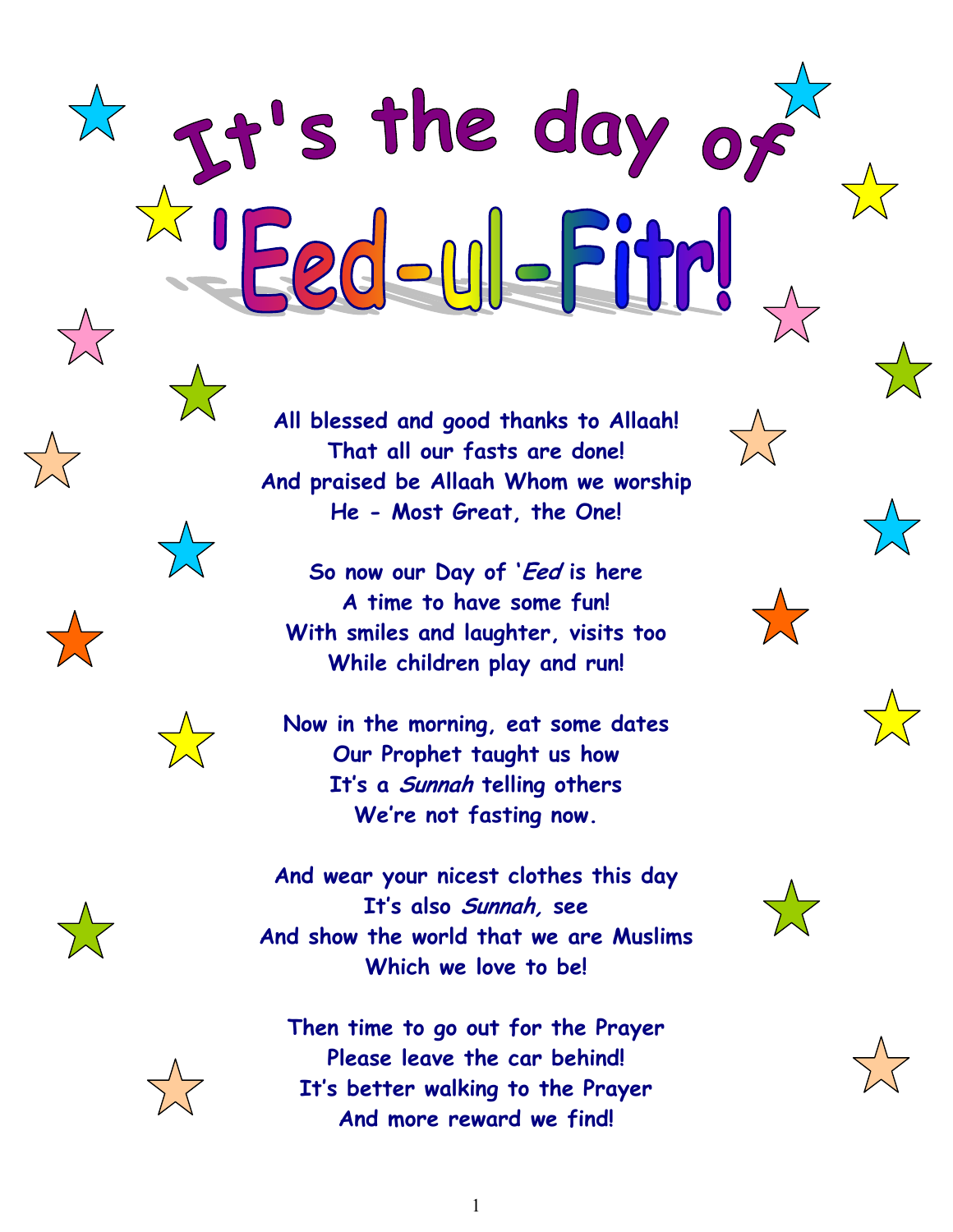





**So off we head to the Musalla**

**Gathering to pray There we'll see our Muslim brothers**

**What joy for every Muslims' heart! All praise is for Allaah!**

**Then time to hear the khutbah speech And more reminders here Advising us to love Allaah** - **To hope in Him and fear.**

**Then off we trek back home again With family and friends And taste more good and yummy food Before the 'Eed day ends.**

**So what a blessing from Allaah! His 'Eed and guidance too Without Allaah's perfect Grace We'd not know what to do!**

**But Allaah sent a mercy to us That's His Messenger, see Through him Allaah showed the way Upon that we must be.**

**That way is only al-Islaam Just like our Prophet taught So let's be strong upon that way -The Sunnah that he brought.**

















2